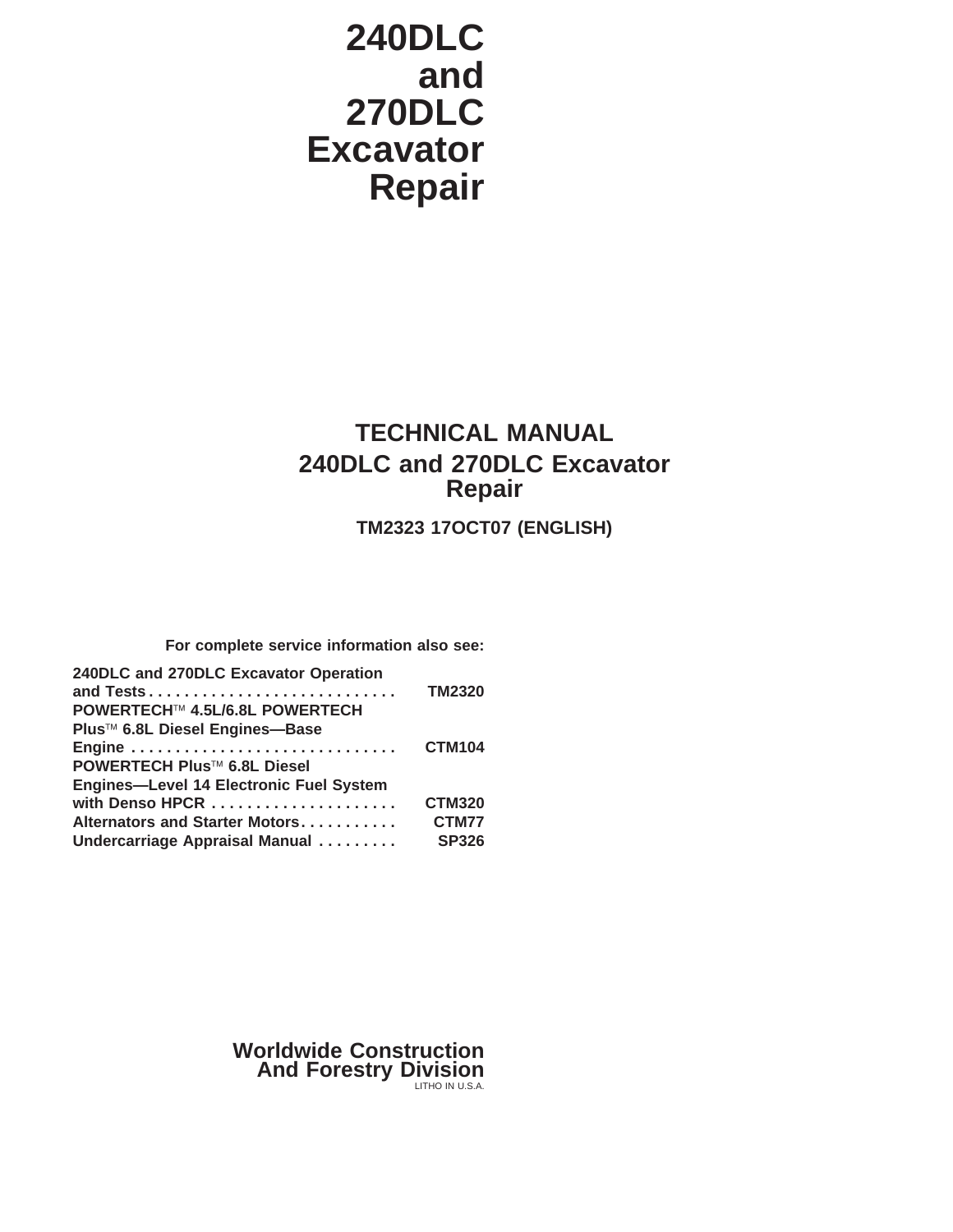#### **Foreword**

This manual is written for an experienced technician. Essential tools required in performing certain service work are identified in this manual and are recommended for use.

Live with safety: Read the safety messages in the introduction of this manual and the cautions presented throughout the text of the manual.

This is the safety-alert symbol. When you see this symbol on the machine or in this manual, be alert to the potential for personal injury.

Technical manuals are divided in two parts: repair and operation and tests. Repair sections tell how to repair the components. Operation and tests sections help you identify the majority of routine failures quickly.

Information is organized in groups for the various components requiring service instruction. At the beginning of each group are summary listings of all applicable essential tools, service equipment and tools, other materials needed to do the job, service parts kits, specifications, wear tolerances, and torque values.

Technical Manuals are concise guides for specific machines. They are on-the-job guides containing only the vital information needed for diagnosis, analysis, testing, and repair.

Fundamental service information is available from other sources covering basic theory of operation, fundamentals of troubleshooting, general maintenance, and basic type of failures and their causes.

DX,TMIFC –19–29SEP98–1/1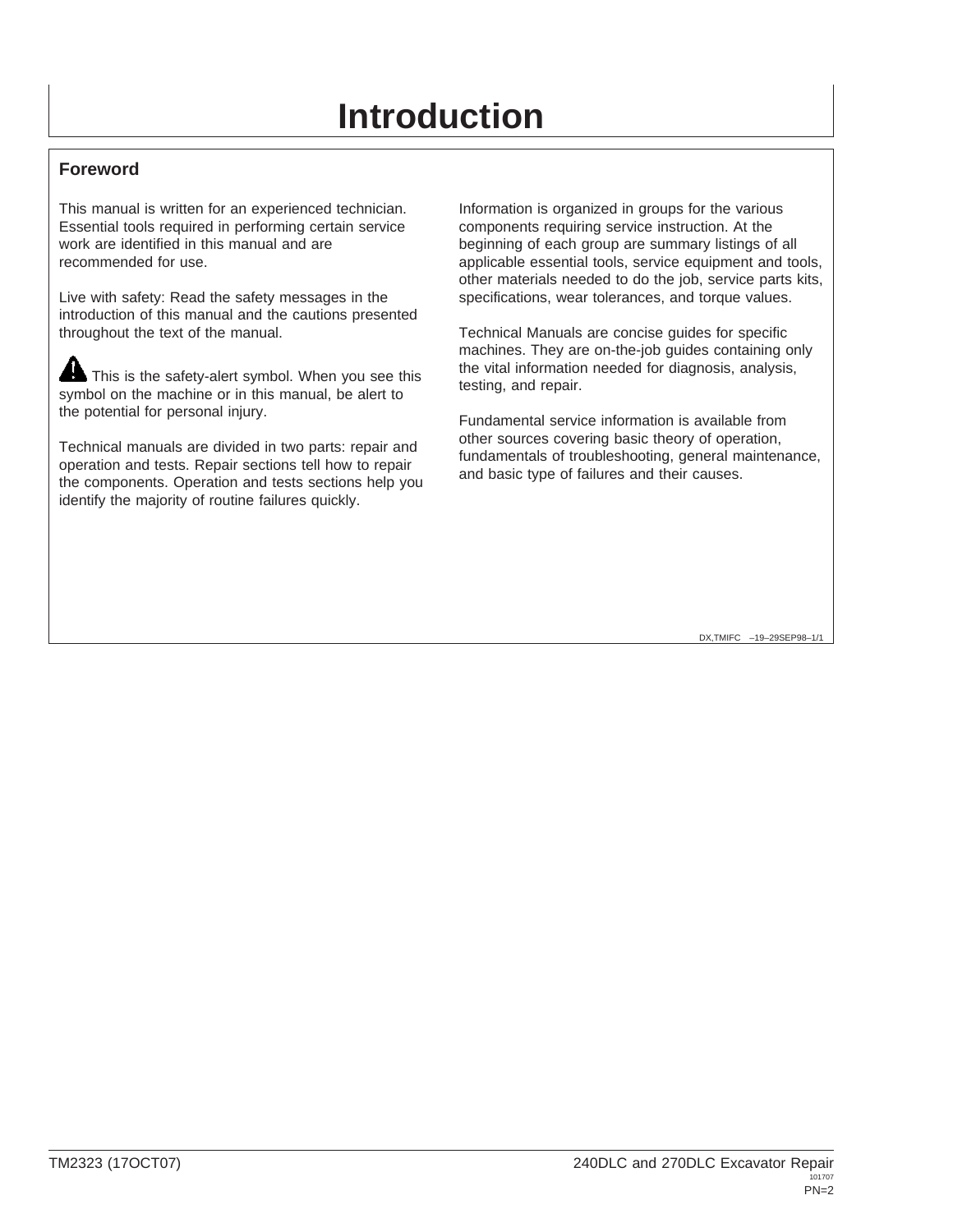|                    | Introduction                                                                                                                                            |   |      |   |                  |           |  |
|--------------------|---------------------------------------------------------------------------------------------------------------------------------------------------------|---|------|---|------------------|-----------|--|
|                    | <b>Technical Information Feedback Form</b>                                                                                                              |   |      |   |                  |           |  |
|                    | We need your help to continually improve our technical<br>publications. Please copy this page and FAX or mail your<br>comments, ideas and improvements. |   |      |   |                  |           |  |
| <b>SEND TO:</b>    | John Deere Dubuque Works<br>P.O. Box 538<br>Attn: Publications Supervisor, Dept. 303<br>Dubuque, IA 52004-0538                                          |   |      |   |                  |           |  |
| <b>FAX NUMBER:</b> | 563-589-5800                                                                                                                                            |   |      |   |                  |           |  |
|                    |                                                                                                                                                         |   |      |   |                  |           |  |
|                    |                                                                                                                                                         |   |      |   |                  |           |  |
|                    |                                                                                                                                                         |   |      |   |                  |           |  |
|                    |                                                                                                                                                         |   |      |   |                  |           |  |
|                    |                                                                                                                                                         |   |      |   |                  |           |  |
|                    |                                                                                                                                                         |   |      |   |                  |           |  |
|                    |                                                                                                                                                         |   |      |   |                  |           |  |
|                    |                                                                                                                                                         |   |      |   |                  |           |  |
|                    |                                                                                                                                                         |   |      |   |                  |           |  |
|                    |                                                                                                                                                         |   |      |   |                  |           |  |
|                    |                                                                                                                                                         |   |      |   |                  |           |  |
|                    |                                                                                                                                                         |   |      |   |                  |           |  |
|                    | OVERALL, how would you rate the quality of this publication? (Check one)                                                                                |   |      |   |                  |           |  |
| Poor               | Fair                                                                                                                                                    |   | Good |   | Very Good        | Excellent |  |
| $\mathbf{1}$       | 3<br>$\overline{2}$                                                                                                                                     | 4 | 5    | 6 | $7^{\circ}$<br>8 | 9<br>10   |  |
|                    |                                                                                                                                                         |   |      |   |                  |           |  |
|                    |                                                                                                                                                         |   |      |   |                  |           |  |
|                    |                                                                                                                                                         |   |      |   |                  |           |  |
|                    |                                                                                                                                                         |   |      |   |                  |           |  |
|                    |                                                                                                                                                         |   |      |   |                  |           |  |
|                    |                                                                                                                                                         |   |      |   |                  |           |  |
|                    |                                                                                                                                                         |   |      |   |                  |           |  |
|                    |                                                                                                                                                         |   |      |   |                  |           |  |
|                    |                                                                                                                                                         |   |      |   |                  |           |  |
| <b>THANK YOU!</b>  |                                                                                                                                                         |   |      |   |                  |           |  |

 $\overline{\phantom{a}}$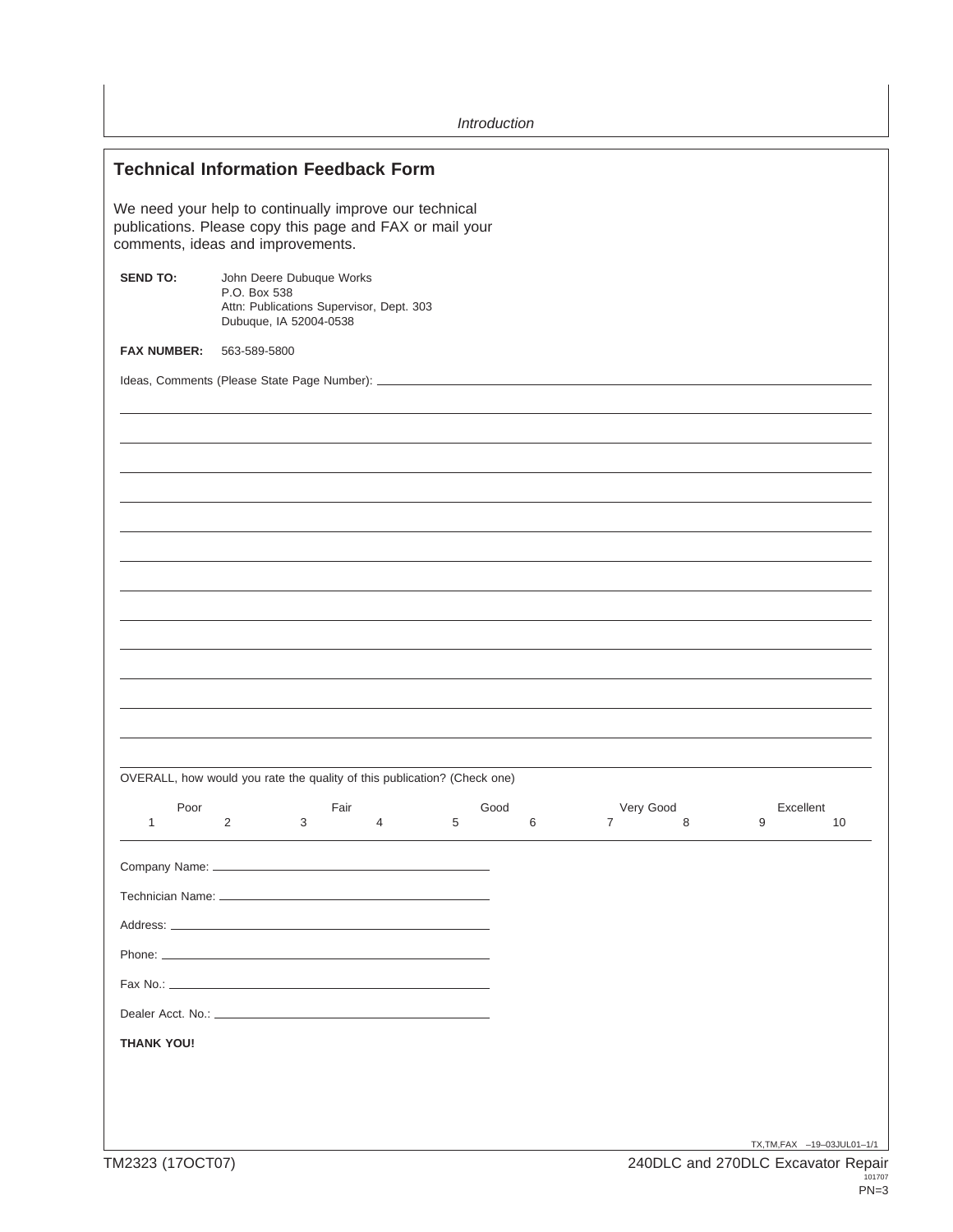*Introduction*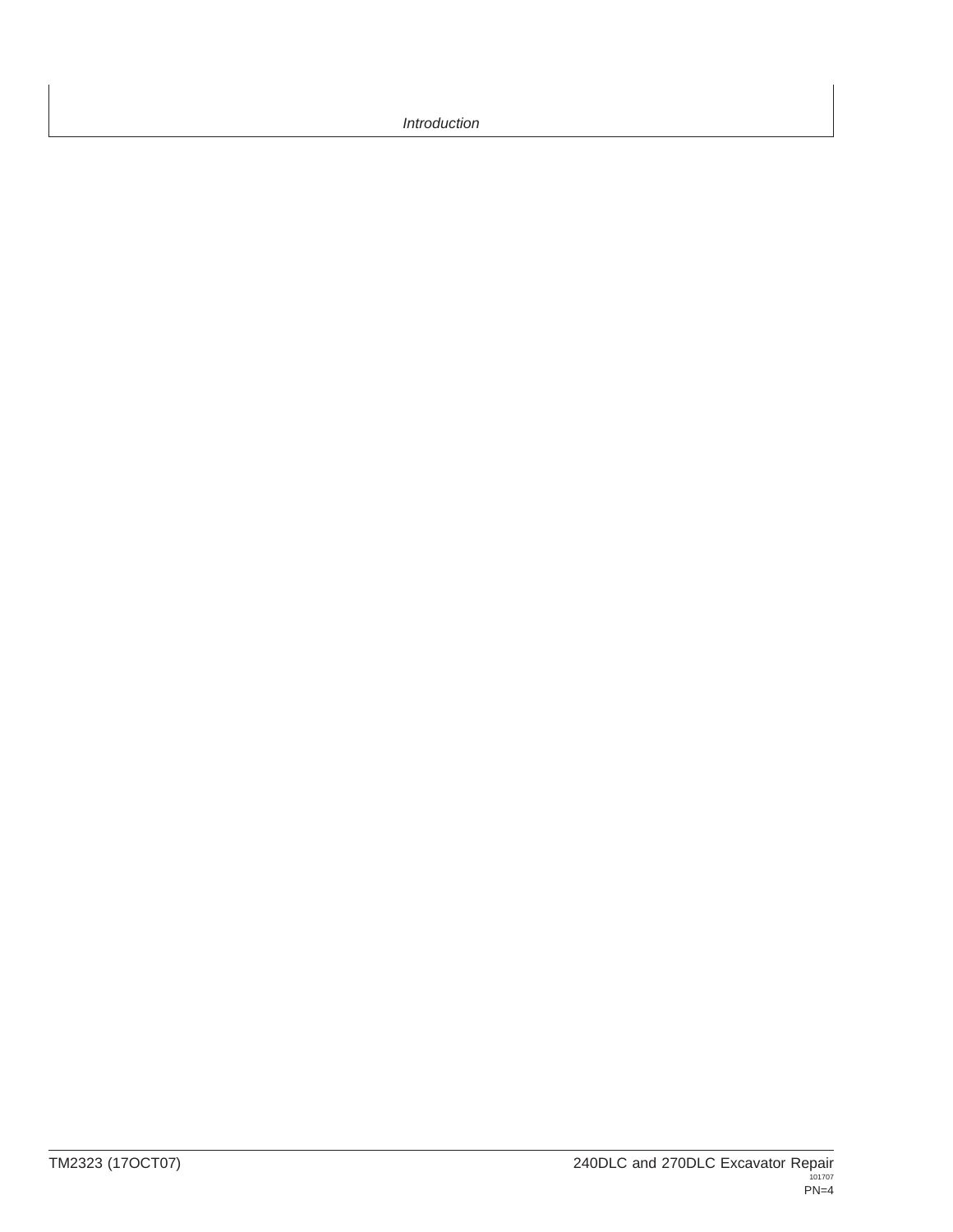**Thanks very much for your reading, Want to get more information, Please click here, Then get the complete manual**



## **NOTE:**

**If there is no response to click on the link above, please download the PDF document first, and then click on it.**

**Have any questions please write to me: admin@servicemanualperfect.com**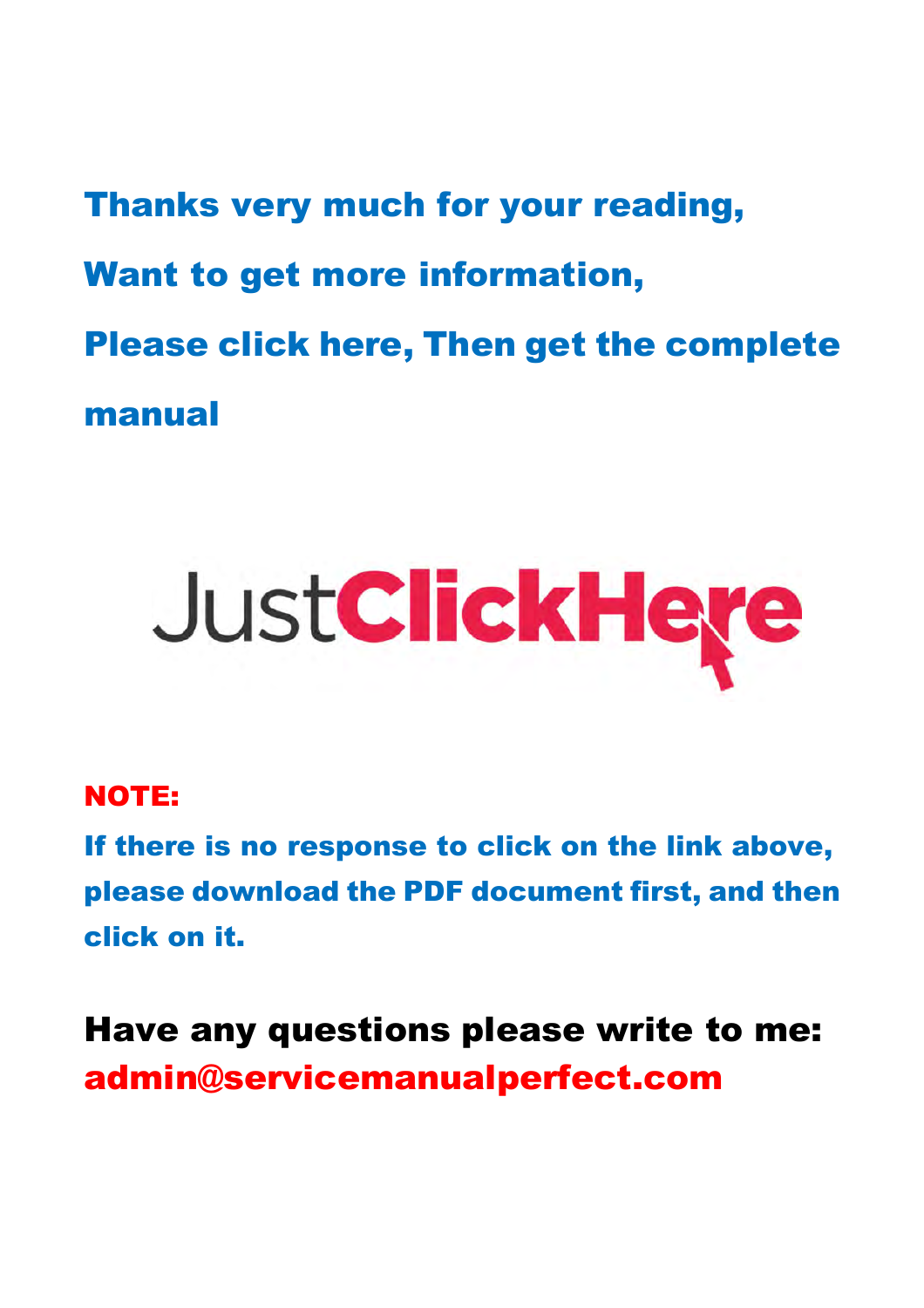#### **SECTION 00—General Information**

Group 01—Safety Group 0003—Torque Values

#### **SECTION 01—Tracks**

<sup>01</sup> Group 0130—Track System

#### **SECTION 02—Axles, Differentials and Suspension Systems**

Group 0250—Axle Shaft, Bearings, and Reduction Gears Group 0260—Hydraulic System

#### **SECTION 04—Engine**

Group 0400—Removal and Installation

#### **SECTION 05—Engine Auxiliary System**

Group 0510—Cooling System Group 0520—Intake System Group 0560—External Fuel Supply System

**SECTION 07—Dampener Drive (Flex Coupling)** Group 0752—Elements

#### **SECTION 17—Frame or Supporting Structure**

Group 1740—Frame Installation Group 1749—Chassis Weights

#### **SECTION 18—Operator's Station**

Group 1800—Removal and Installation Group 1810—Operator Enclosure Group 1821—Seat and Seat Belt Group 1830—Heating and Air Conditioning

#### **SECTION 33—Excavator**

Group 3302—Buckets Group 3340—Frames Group 3360—Hydraulic System

#### **SECTION 43—Swing or Pivoting System**

Group 4350—Mechanical Drive Elements Group 4360—Hydraulic System

#### **SECTION 99—Dealer Fabricated Tools**

Group 9900—Dealer Fabricated Tools

*All information, illustrations and specifications in this manual are based on the latest information available at the time of publication. The right is reserved to make changes at any time without notice.*

> COPYRIGHT<sup>®</sup> 2007 DEERE & COMPANY Moline, Illinois All rights reserved A John Deere ILLUSTRUCTION® Manual<br>Previous Editions Copyright<sup>®</sup> 2006

00

02

04

05

07

17

18

33

43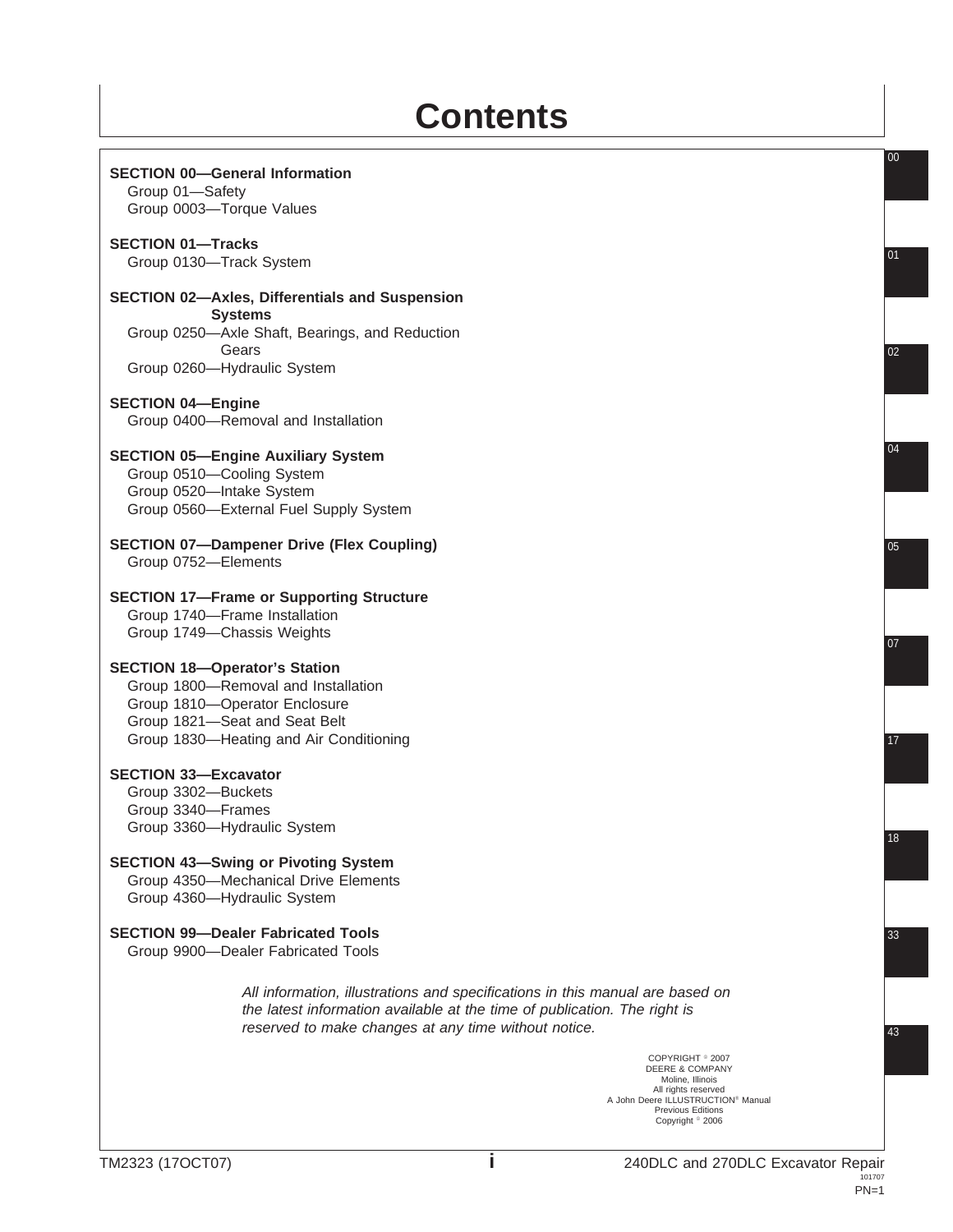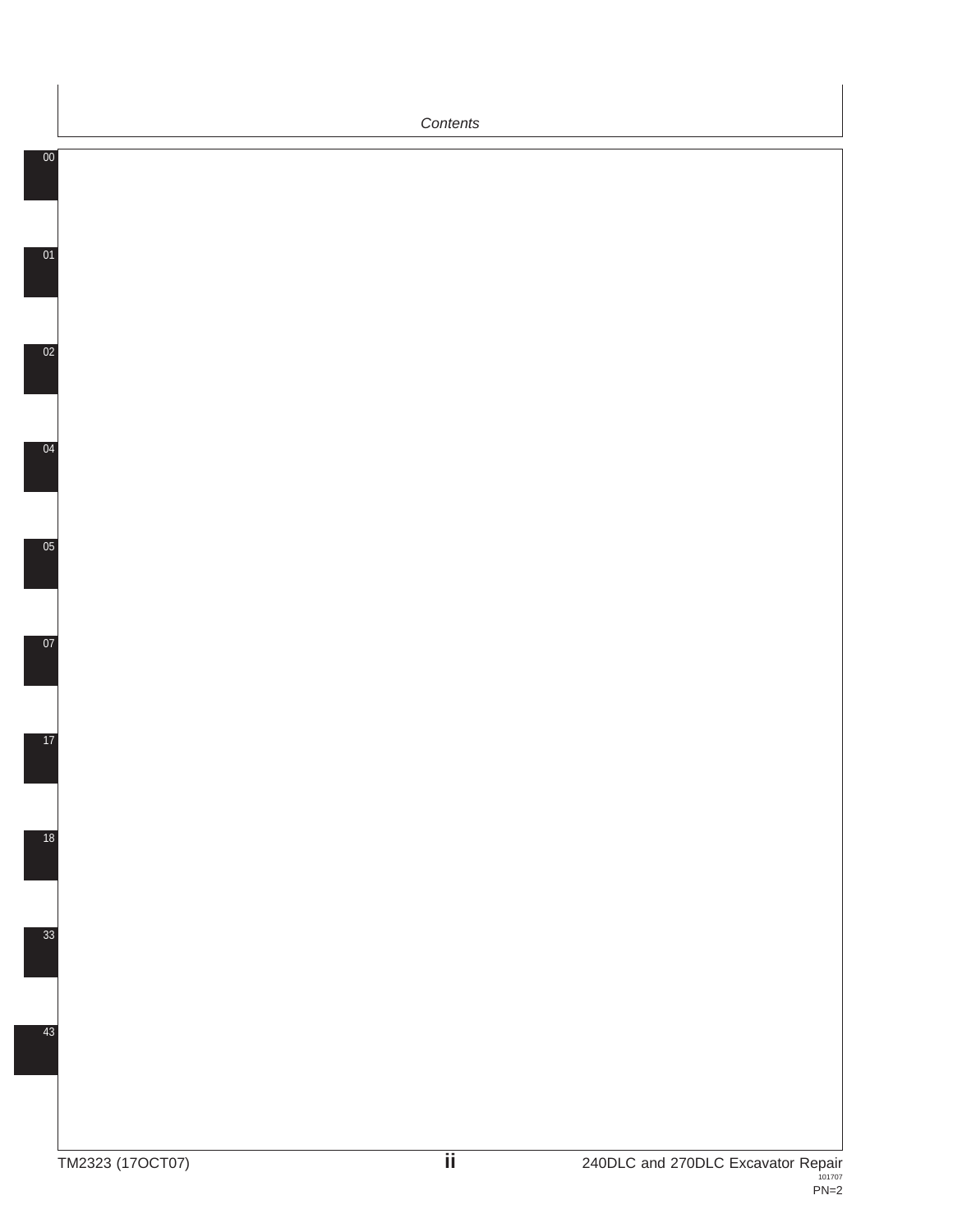99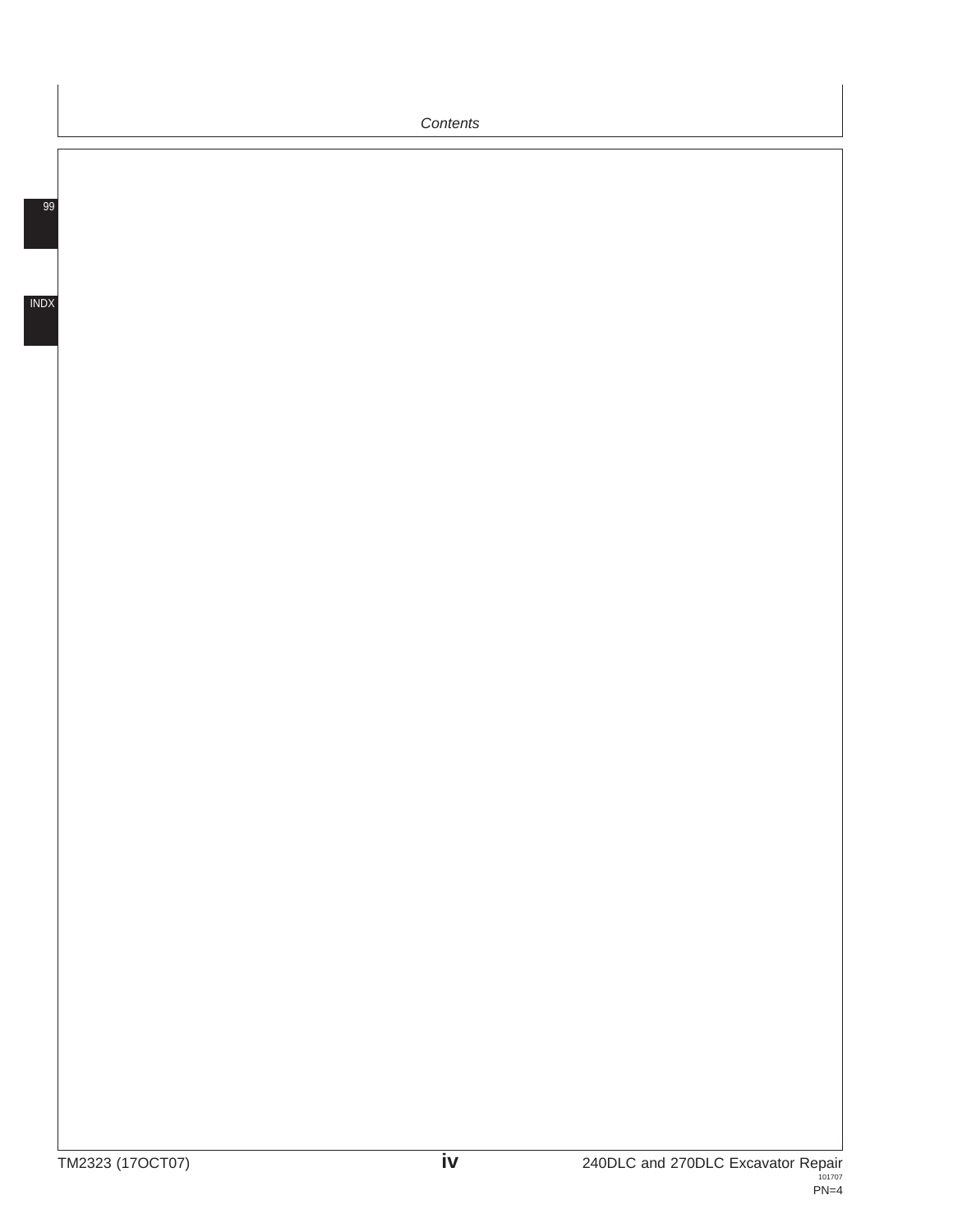## **Section 00 General Information**

00

| Page                                                            |
|-----------------------------------------------------------------|
| Group 01-Safety 00-01-1                                         |
| Group 0003-Torque Values                                        |
| <b>Torque Value</b>                                             |
| Metric Bolt and Cap Screw 00-0003-1                             |
| <b>Additional Metric Cap Screw Torque</b>                       |
|                                                                 |
| Torque Value                                                    |
| Unified Inch Bolt and Cap Screw 00-0003-4                       |
| Service Recommendations for 37° Flare                           |
| and 30° Cone Seat Connectors 00-0003-5                          |
| Service Recommendations for O-Ring                              |
|                                                                 |
| Service Recommendation<br>O-Ring Boss Fittings In Aluminum      |
| Housing-Excavators00-0003-8                                     |
| Service Recommendations For Flared                              |
| Connections-Straight or Tapered                                 |
| Threads00-0003-10                                               |
| Service Recommendations For Flat Face                           |
| O-Ring Seal Fittings. 00-0003-11                                |
| Service Recommendation                                          |
| O-Ring Face Seal Fittings with SAE                              |
| Inch Hex Nut and Stud End for High                              |
|                                                                 |
| O-Ring Face Seal Fittings with Metric                           |
| Hex Nut and Stud End for Standard                               |
|                                                                 |
| O-Ring Face Seal Fittings with Metric                           |
| Hex Nut and Stud End for High                                   |
|                                                                 |
| Service Recommendations for Metric                              |
| Series Four Bolt Flange Fitting 00-0003-18                      |
| Service Recommendations For Inch                                |
| Series Four Bolt Flange Fittings. 00-0003-19                    |
| Service Recommendation<br>Inch Series Four Bolt Flange For High |
|                                                                 |
| Service Recommendations For                                     |
| Non-Restricted Banjo (Adjustable)                               |
|                                                                 |
| Service Recommendations For O-Ring                              |
| Boss Fittings With Shoulder. 00-0003-23                         |
| Service Recommendation                                          |
| Metric 24° O-Ring Seal DIN 2007800-0003-26                      |
|                                                                 |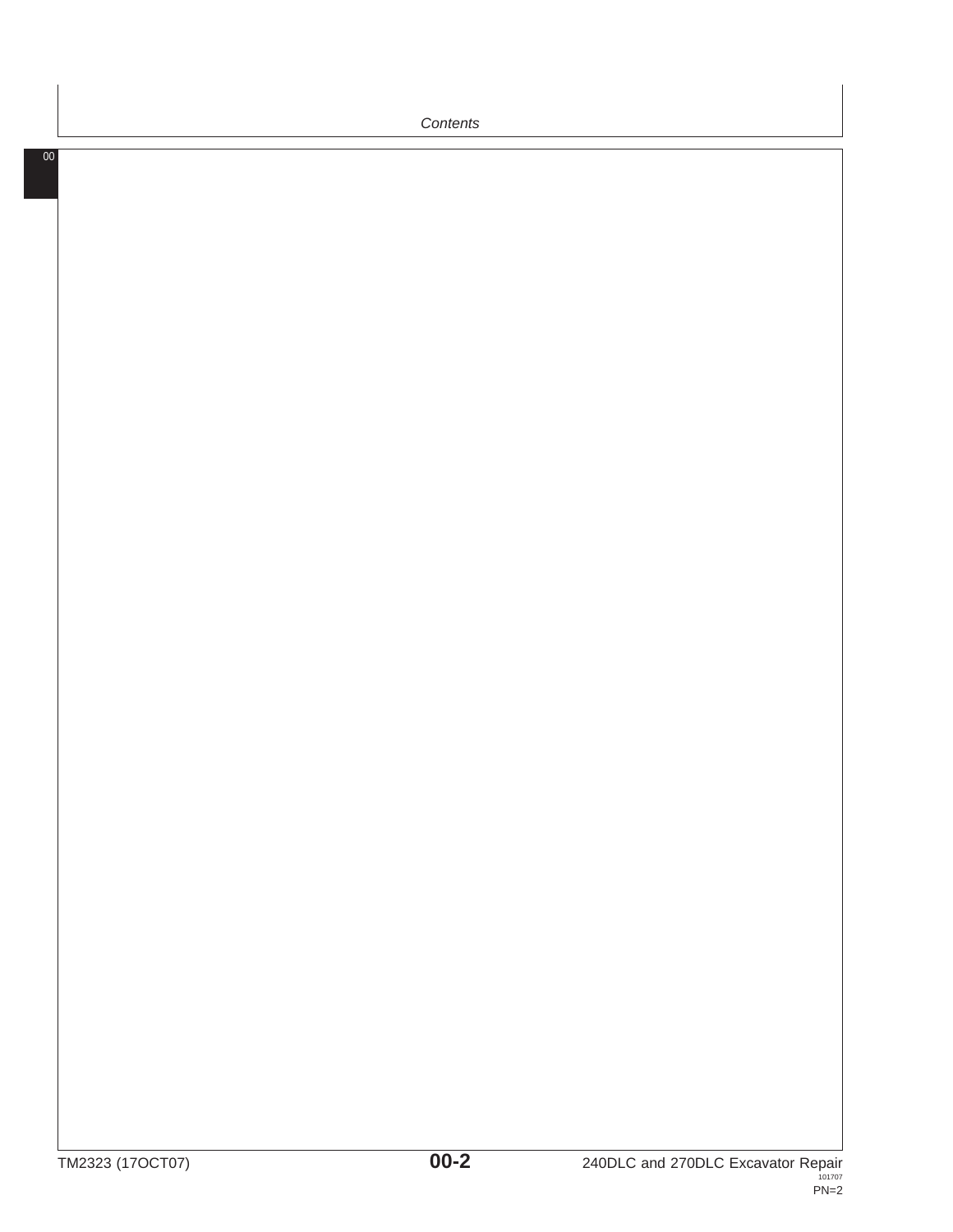**This is the safety alert symbol. When this symbol is noticed on the machine or in this manual, be alert for the potential of personal injury.**

Follow the precautions and safe operating practices highlighted by this symbol.

A signal word — DANGER, WARNING, or CAUTION — is used with the safety alert symbol. DANGER identifies the most serious hazards.

On the machine, DANGER signs are red in color, WARNING signs are orange, and CAUTION signs are yellow. DANGER and WARNING signs are located near specific hazards. General precautions are on CAUTION labels.



TX03679,00016CC –19–03JAN07–1/1

#### **Follow Safety Instructions**

Read the safety messages in this manual and on the machine. Follow these warnings and instructions carefully. Review them frequently.

Be sure all operators of this machine understand every safety message. Replace operator's manual and safety labels immediately if missing or damaged.



TX03679,00016F9 –19–03JAN07–1/1

#### **Operate Only If Qualified**

Do not operate this machine unless the operator's manual has been read carefully, and you have been qualified by supervised training and instruction.

Operator should be familiar with the job site and surroundings before operating. Try all controls and machine functions with the machine in an open area before starting to work.

Know and observe all safety rules that may apply to every work situation and work site.

 $0<sup>c</sup>$ 01 1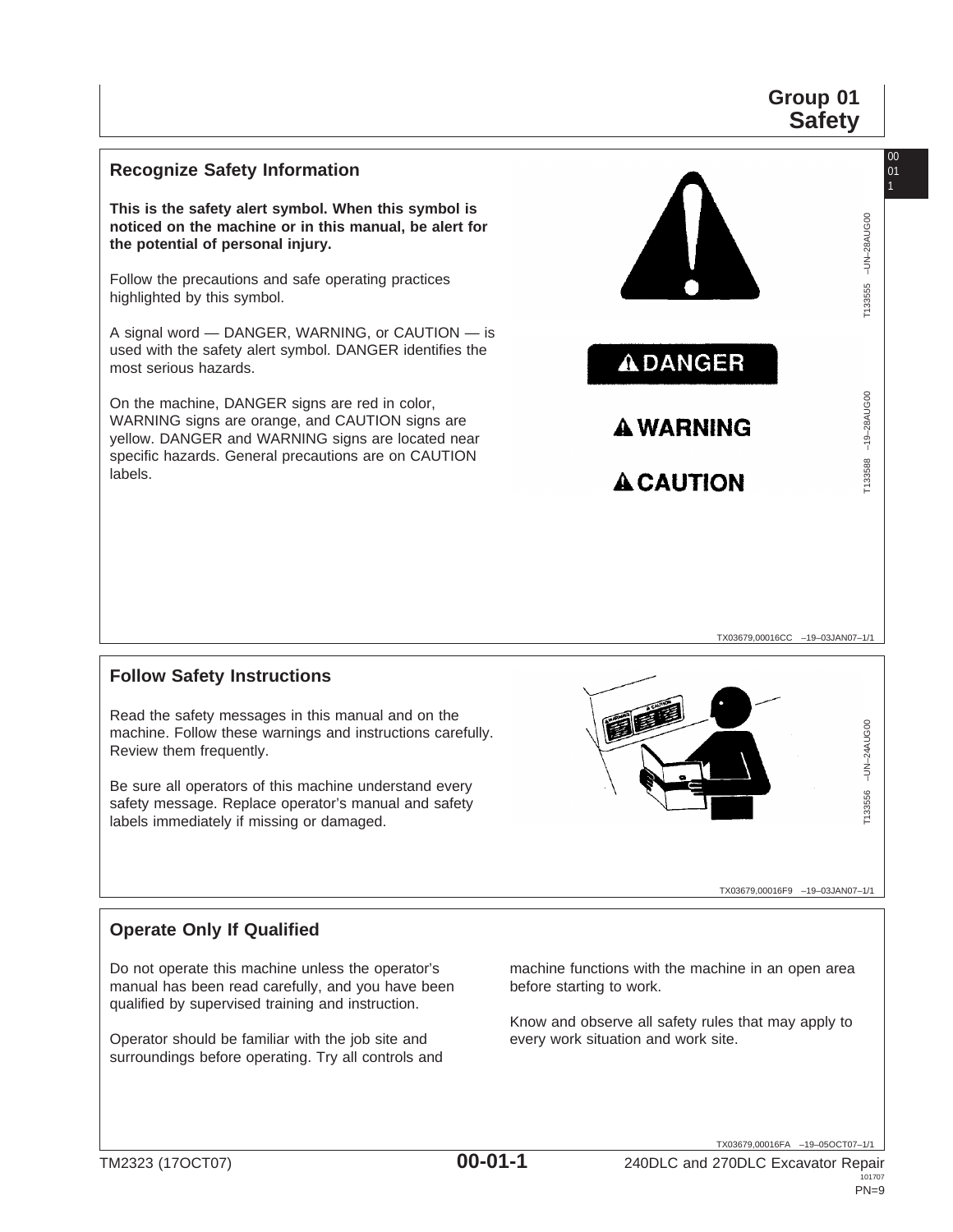

#### **Wear Protective Equipment**

Guard against injury from flying pieces of metal or debris; wear goggles or safety glasses.

Wear close fitting clothing and safety equipment appropriate to the job.

Prolonged exposure to loud noise can cause impairment or loss of hearing. Wear suitable hearing protection such as earmuffs or earplugs to protect against objectionable or uncomfortable loud noises.



TX03679,00016D0 –19–03JAN07–1/1

#### **Avoid Unauthorized Machine Modifications**

John Deere recommends using only genuine John Deere replacement parts to ensure machine performance. Never substitute genuine John Deere parts with alternate parts not intended for the application as these can create hazardous situations or hazardous performance. Non-John Deere Parts, or any damage or failures resulting from their use are not covered by any John Deere warranty.

Modifications of this machine, or addition of unapproved products or attachments, may affect machine stability or reliability, and may create a hazard for the operator or others near the machine. The installer of any modification which may affect the electronic controls of this machine is responsible for establishing that the modification does not adversely affect the machine or its performance.

Always contact an authorized dealer before making machine modifications that change the intended use, weight or balance of the machine, or that alter machine controls, performance or reliability.

AM40430,00000A9 –19–17JUL07–1/1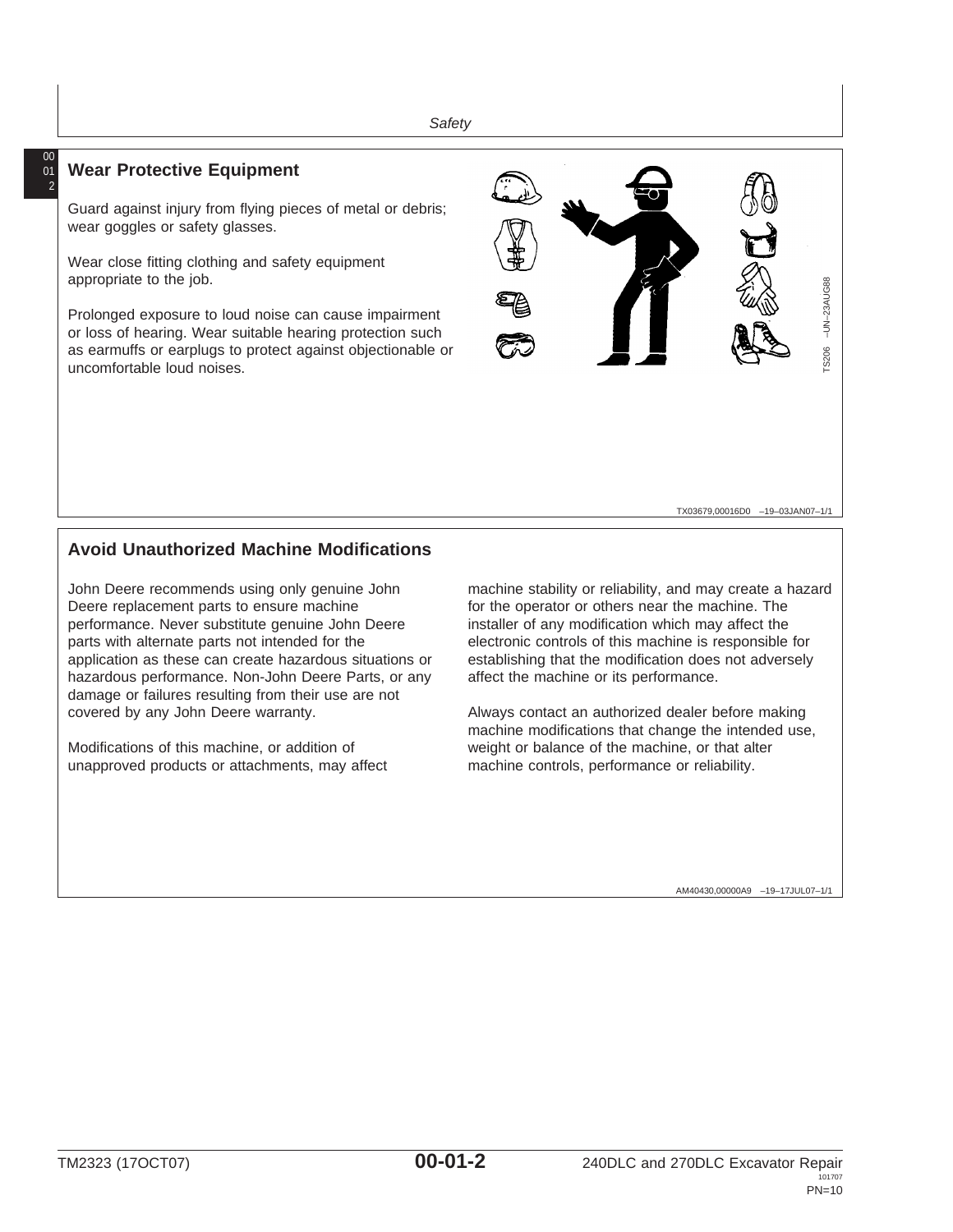#### **Add Cab Guarding for Special Uses**

Special work situations or machine attachments may create an environment with falling or flying objects. Working near an overhead bank, doing demolition work, using a hydraulic hammer, or working in a wooded area, for example, may require added guarding to protect the operator.

FOPS (falling object protective structures) and special screens or guarding should be installed when falling or flying objects may enter or damage the machine. Contact your authorized dealer for information on devices intended to provide protection in special work situations.



TX03679,00016CE –19–03JAN07–1/1

#### **Inspect Machine**

Inspect machine carefully each day by walking around it before starting.

Keep all guards and shields in good condition and properly installed. Fix damage and replace worn or broken parts immediately. Pay special attention to hydraulic hoses and electrical wiring.



Entanglements in moving parts can cause serious injury.

Stop engine before examining, adjusting or maintaining any part of machine with moving parts.

Keep guards and shields in place. Replace any guard or shield that has been removed for access as soon as service or repair is complete.





 $0<sup>c</sup>$ 01 3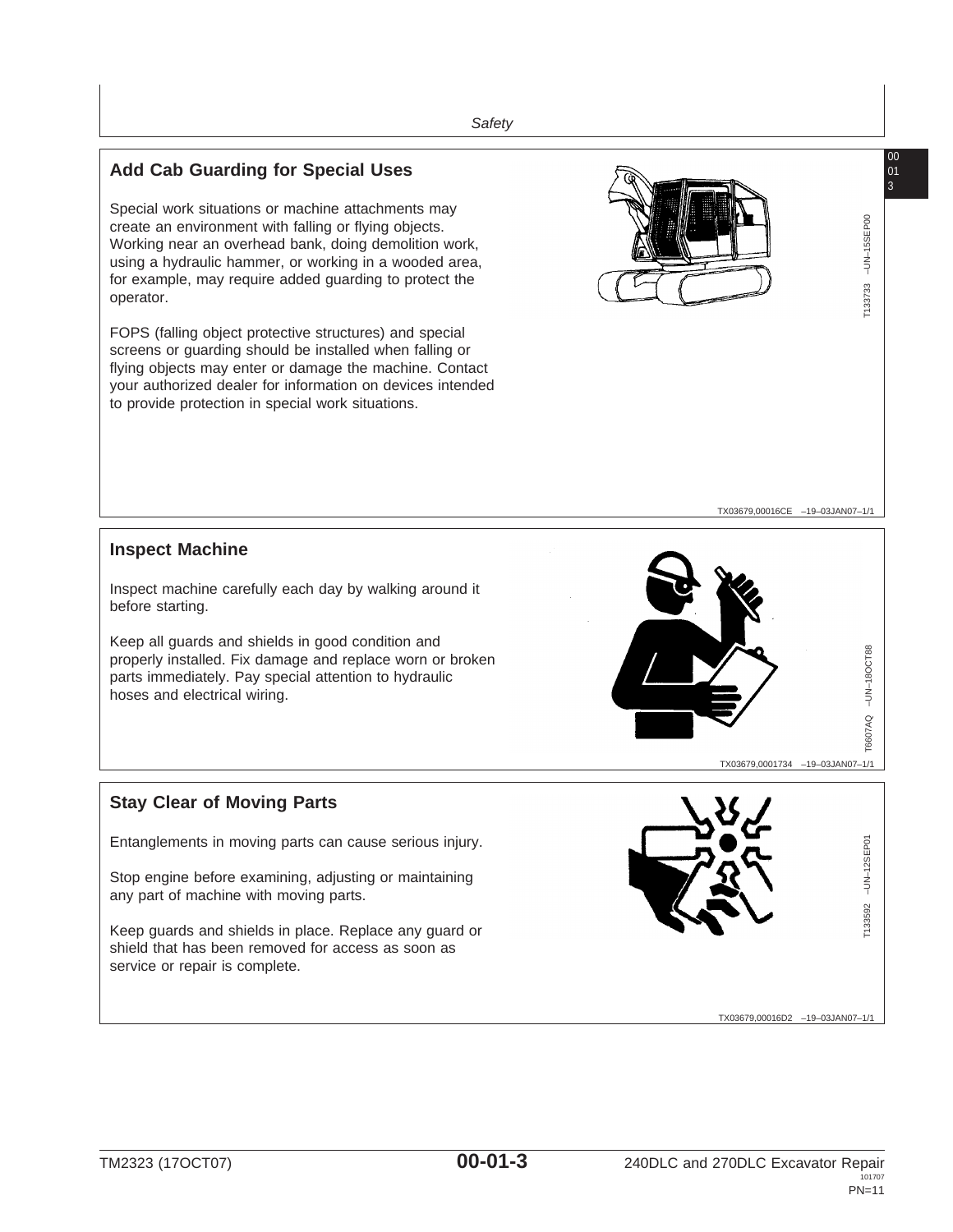

#### **Avoid High-Pressure Oils**

This machine uses a high-pressure hydraulic system. Escaping oil under pressure can penetrate the skin causing serious injury.

**Never search for leaks with your hands.** Protect hands. Use a piece of cardboard to find location of escaping oil. Stop engine and relieve pressure before disconnecting lines or working on hydraulic system.

**If hydraulic oil penetrates your skin, see a doctor immediately. Injected oil must be removed surgically within hours or gangrene may result.** Contact a knowledgeable medical source or the Deere & Company Medical Department in Moline, Illinois, U.S.A.



#### **Beware of Exhaust Fumes**

Prevent asphyxiation. Engine exhaust fumes can cause sickness or death.

If you must operate in a building, provide adequate ventilation. Use an exhaust pipe extension to remove the exhaust fumes or open doors and windows to bring outside air into the area.

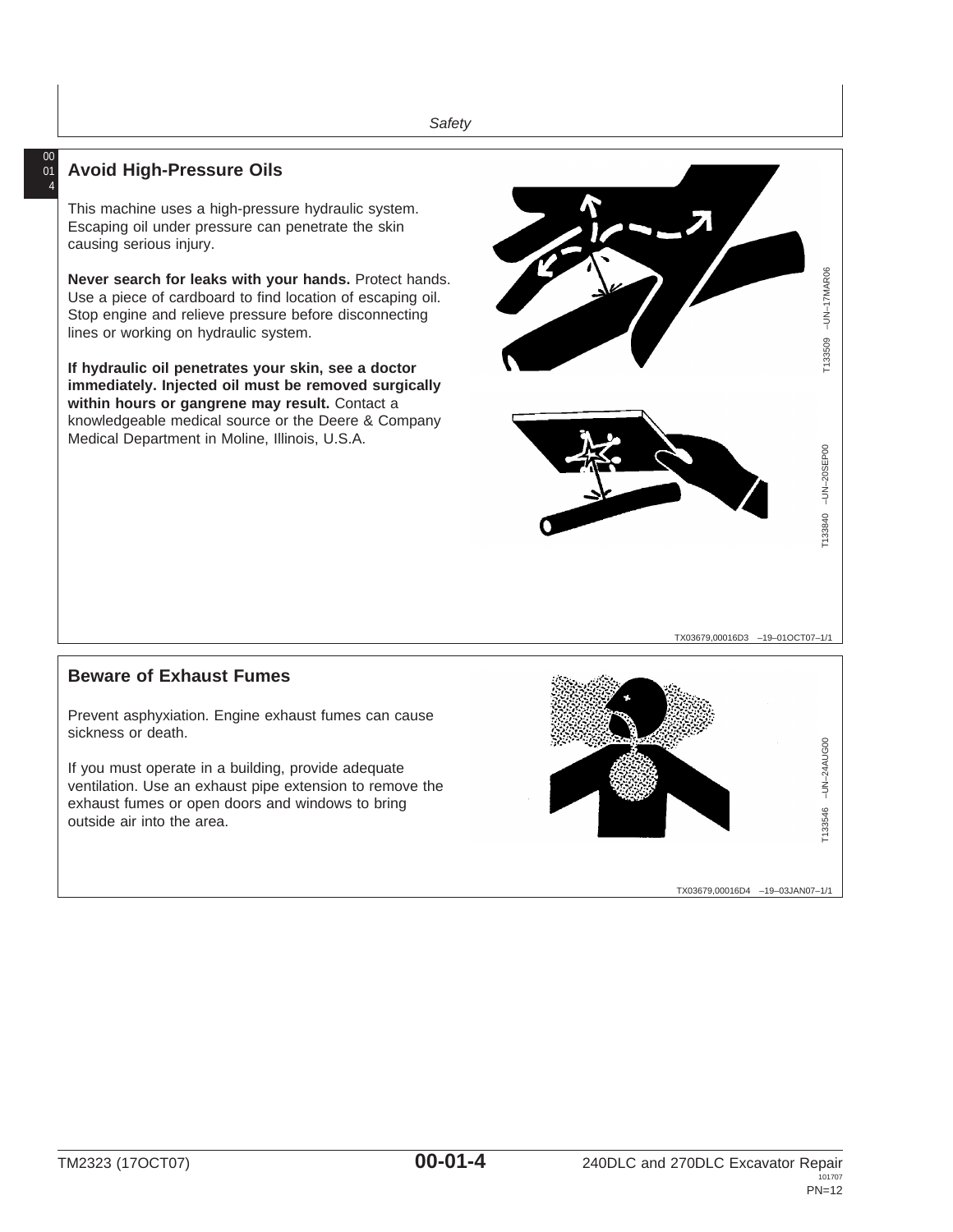#### **Prevent Fires**

**Handle Fuel Safely:** Store flammable fluids away from fire hazards. Never refuel machine while smoking or when near sparks or flame.

**Clean Machine Regularly:** Keep trash, debris, grease and oil from accumulating in engine compartment, around fuel lines, hydraulic lines and electrical wiring. Never store oily rags or flammable materials inside a machine compartment.

**Maintain Hoses and Wiring:** Replace hydraulic hoses immediately if they begin to leak, and clean up any oil spills. Examine electrical wiring and connectors frequently for damage.

**Keep A Fire Extinguisher Available:** Always keep a multipurpose fire extinguisher on or near the machine. Know how to use extinguisher properly.



#### **Prevent Battery Explosions**

Battery gas can explode. Keep sparks, lighted matches, and open flame away from the top of battery.

Never check battery charge by placing a metal object across the posts. Use a voltmeter or hydrometer.

Do not charge a frozen battery; it may explode. Warm battery to 16°C (60°F).

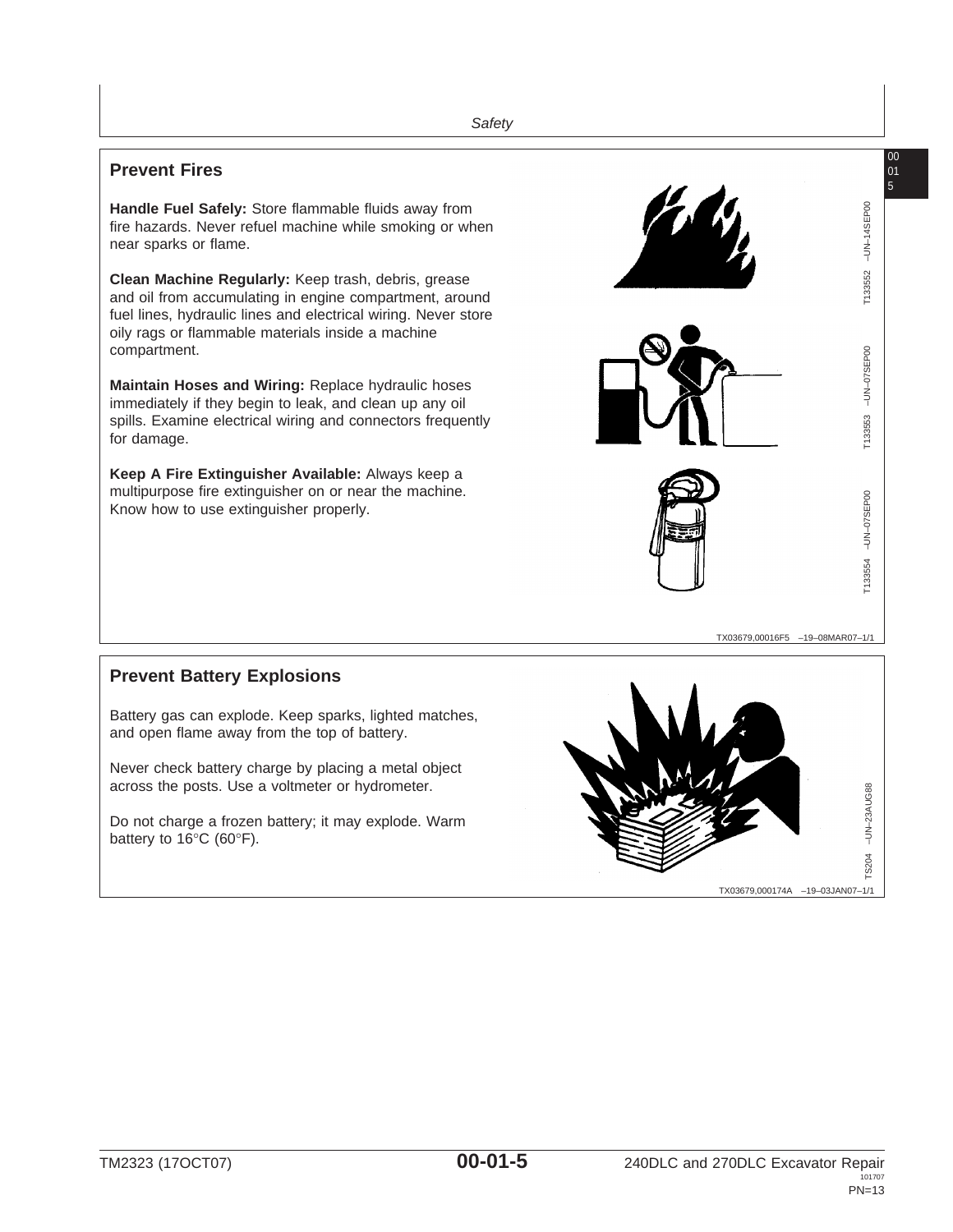

#### **Handle Chemical Products Safely**

Exposure to hazardous chemicals can cause serious injury. Under certain conditions, lubricants, coolants, paints and adhesives used with this machine may be hazardous.

If uncertain about safe handling or use of these chemical products, contact your authorized dealer for a Material Safety Data Sheet (MSDS) or go to internet website http://www.jdmsds.com. The MSDS describes physical and health hazards, safe use procedures, and emergency response techniques for chemical substances. Follow MSDS recommendations to handle chemical products safely.



TX03679,00016D7 –19–05OCT07–1/1

T133580 –UN–25AUG00

T133580

-UN-25AUG00

#### **Dispose of Waste Properly**

Improper disposal of waste can threaten the environment. Fuel, oils, coolants, filters and batteries used with this machine may be harmful if not disposed of properly.

Never pour waste onto the ground, down a drain, or into any water source.

Air conditioning refrigerants can damage the atmosphere. Government regulations may require using a certified service center to recover and recycle used refrigerants.

If uncertain about the safe disposal of waste, contact your local environmental or recycling center or your authorized dealer for more information.



#### TX03679,0001733 –19–03JAN07–1/1

#### **Prepare for Emergencies**

Be prepared if an emergency occurs or a fire starts.

Keep a first aid kit and fire extinguisher handy.

Keep emergency numbers for doctors, ambulance service, hospital, and fire department near your telephone.

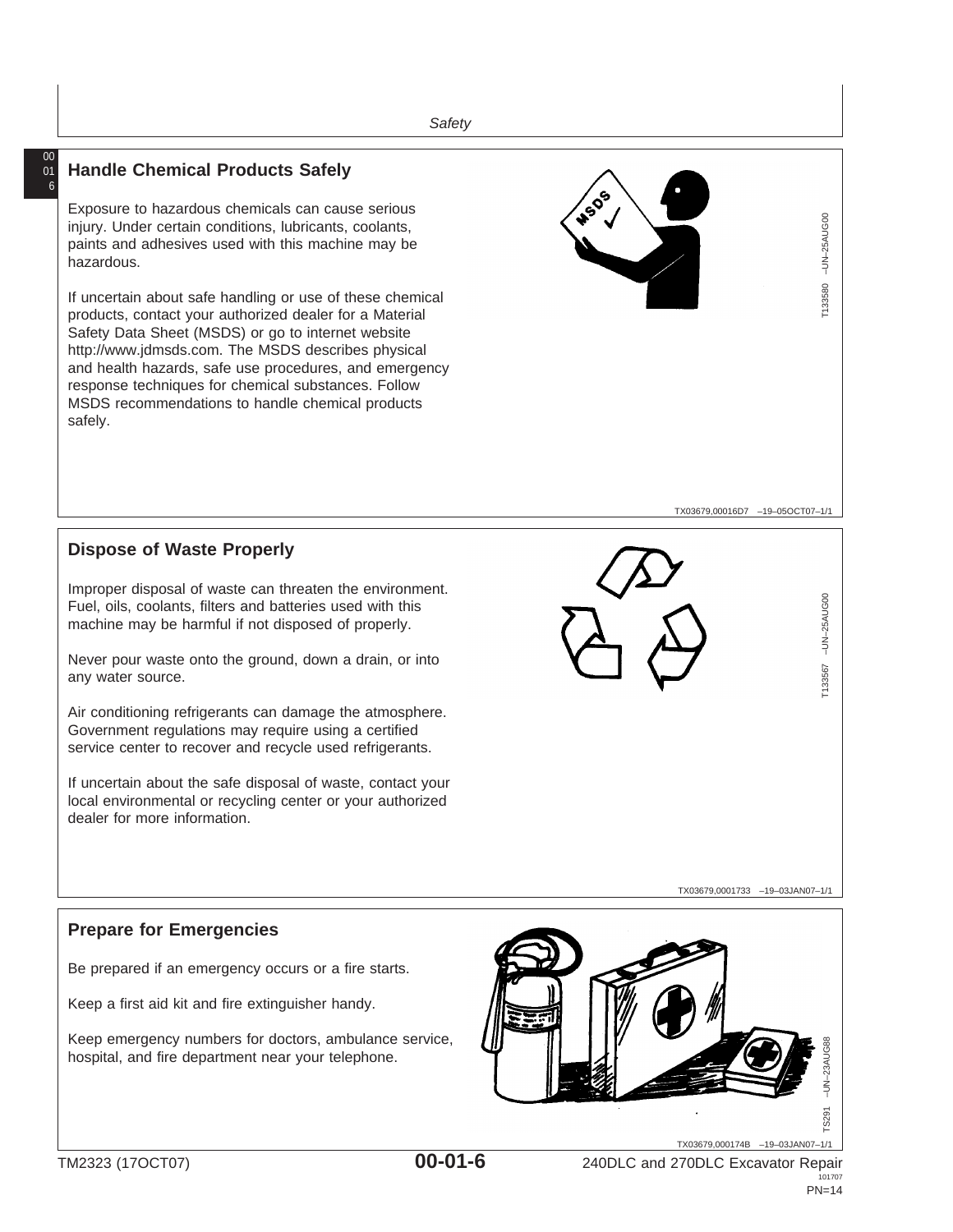#### **Use Steps and Handholds Correctly**

Prevent falls by facing the machine when you get on and off. Maintain 3-point contact with steps and handrails. Never use machine controls as handholds.

Use extra care when mud, snow, or moisture present slippery conditions. Keep steps clean and free of grease or oil. Never jump when exiting machine. Never mount or dismount a moving machine.



TX03679,00016F2 –19–25JAN07–1/1

 $0<sup>c</sup>$ 01 7

### **Start Only From Operator's Seat**  $-UN-07$ SEP00 Avoid unexpected machine movement. Before starting T133715 –UN–07SEP00 engine, sit in operator's seat. Ensure park lock lever is in "lock" position. [133715 Never attempt to start engine from the ground or tracks. Do not attempt to start engine by shorting across the starter solenoid terminals. TX03768,0000B71 –19–28FEB06–1/1 **Use and Maintain Seat Belt USE Use seat belt when operating machine**. Remember to 133716 -19-14SEP00 T133716 –19–14SEP00 **SEAT** fasten seat belt when loading and unloading from trucks and during other uses. Examine seat belt frequently. Be sure webbing is not cut or torn. Replace seat belt immediately if any part is damaged or does not function properly. **The complete seat belt assembly should be replaced every 3 years, regardless of appearance.**

TX03679,00016DD –19–20MAR07–1/1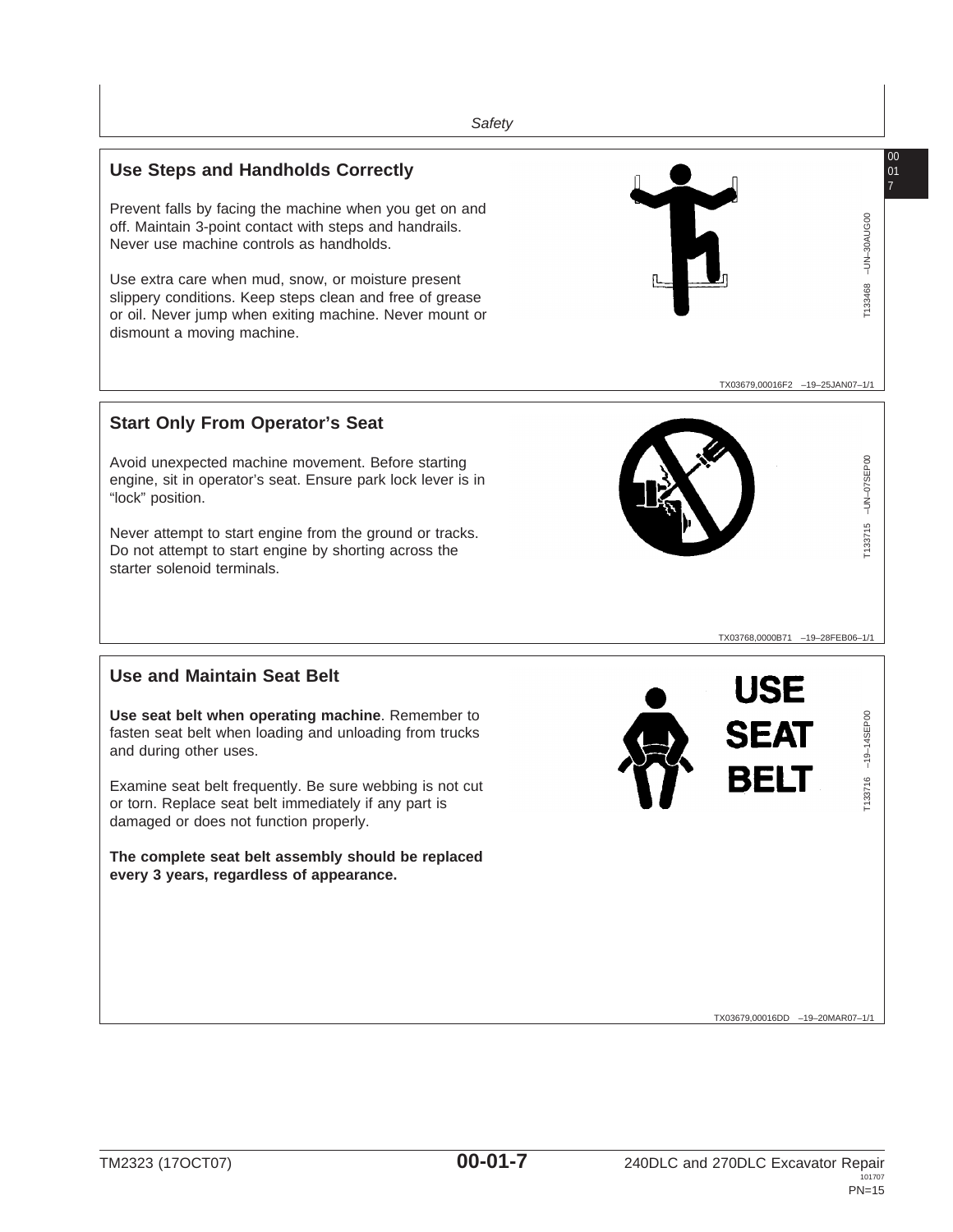#### **Prevent Unintended Machine Movement**

00  $01$ 8

> Be careful not to accidentally actuate control levers when co-workers are present. Pull pilot shutoff lever to locked position during work interruptions. Pull pilot shutoff lever to locked position and stop engine before allowing anyone to approach machine.

Always lower work equipment to the ground and pull pilot shutoff lever to locked position before standing up or leaving the operator's seat. Stop engine before exiting.

VD76477,000036D –19–28FEB06–1/1

T216779 –UN–22NOV05

T216779

 $-UN-22NOV05$ 

#### **Avoid Work Site Hazards**

**Avoid contact with gas lines, buried cables and water lines. Call utility line location services to identify all underground utilities before you dig.**

**Prepare work site properly**. Avoid operating near structures or objects that could fall onto the machine. Clear away debris that could move unexpectedly if run over.

**Avoid boom or arm contact with overhead obstacles or overhead electrical lines.** Never move any part of machine or load closer than 3 m (10 ft) plus twice the line insulator length to overhead wires.

**Keep bystanders clear at all times.** Use barricades or a signal person to keep vehicles and pedestrians away. Use a signal person if moving machine in congested areas or where visibility is restricted. Always keep signal person in view. Coordinate hand signals before starting machine.

**Operate only on solid footing** with strength sufficient to support machine. When working close to an excavation, position travel motors away from the hole.



TX03679,0001748 –19–03JAN07–1/1